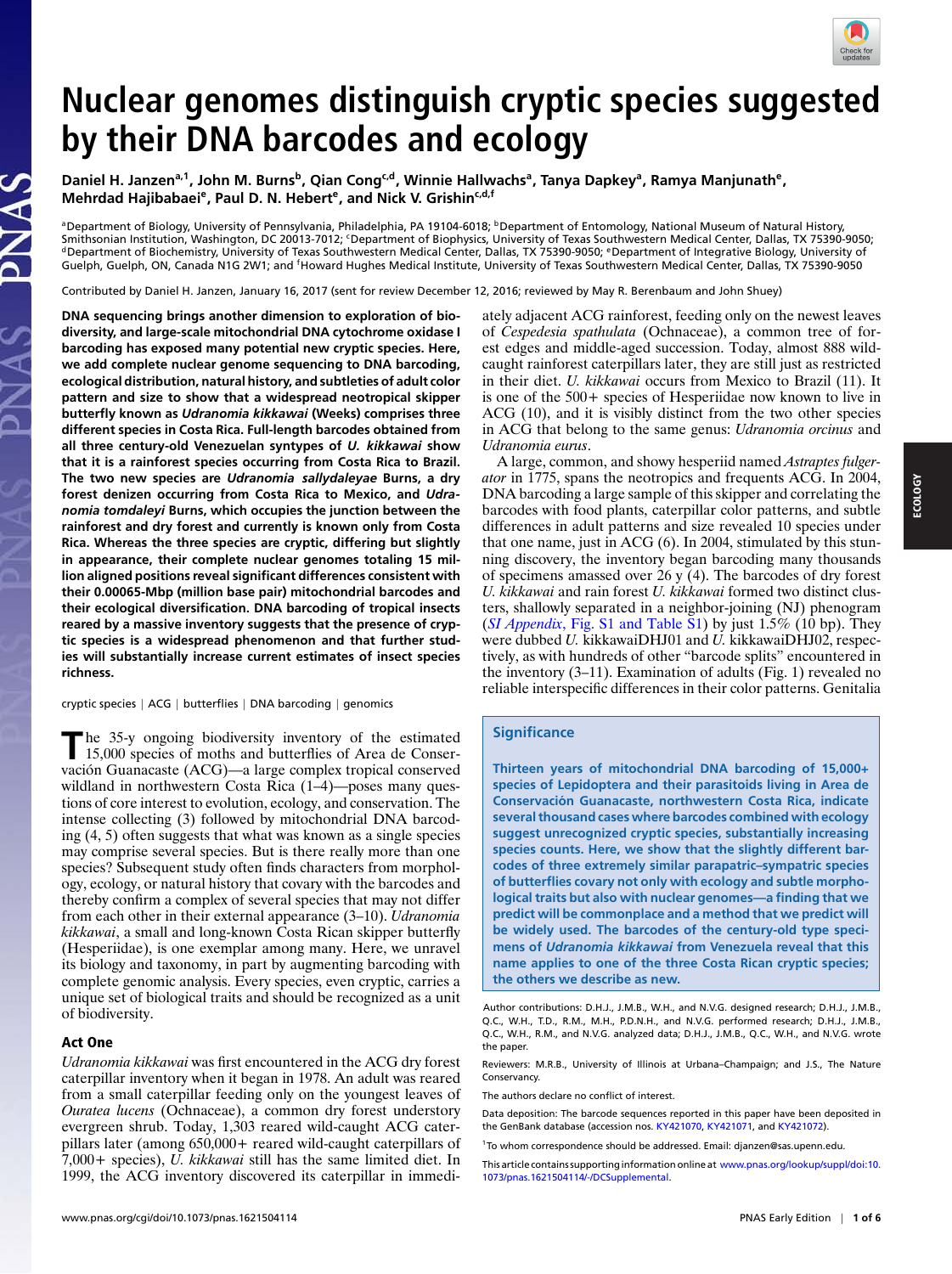

**Fig. 1.** Adults of the three species of the *U. kikkawai* complex in ACG, Costa Rica. Column 1, *U. sallydaleyae* (i.e., DHJ01); column 2, *U. tomdaleyi* (i.e., DHJ03); column 3, *U. kikkawai* (i.e., DHJ02). Rows 1 and 3, males; rows 2 and 4, females. Rows 1 and 2, dorsal views; rows 3 and 4, ventral views of the same specimens. Voucher codes (in parentheses) of these six specimens: 1, 7 (14-SRNP-12550); 2, 8 (14-SRNP-20533); 3, 9 (15-SRNP-71056); 4, 10 (14- SRNP-12541); 5, 11 (14-SRNP-20517); and 6, 12 (15-SRNP-30791). To avoid confusion with the elaborate spot patterns of the wings, pinholes have been artificially removed. Specimens 1, 7 and 2, 8 are holotypes. Photos are by Karie Darrow.

(*SI Appendix*[, Figs. S2 and S3\)](http://www.pnas.org/lookup/suppl/doi:10.1073/pnas.1621504114/-/DCSupplemental/pnas.1621504114.sapp.pdf) showed none of the various differences that often characterize hesperiid species.

Whereas some taxonomists are reluctant to recognize species distinguished only by "invisible characters" such as DNA barcodes and ecology, even when those characters covary, we felt that two species were involved. Moreover, each one feeds on just one of two species of Ochnaceae, limited to dry forest and rainforest. There was one anomalous specimen among 43 (voucher code 01-SRNP-17596), whose barcode differed by about 2.5% from the barcodes of both *U.* kikkawaiDHJ01 and -DHJ02. It was reared from a caterpillar eating *O. lucens* found side by side with numerous *U.* kikkawaiDHJ01, on the boundary between dry forest and rainforest. This odd specimen was baptized *U.* kikkawaiDHJ03.

Today, 342 DHJ01, 164 DHJ02, and 171 DHJ03 have been reared and DNA barcoded. DHJ03 (Fig. 1) occupies only the intergrade between dry forest and rainforest (Fig. 2). DHJ03 is a low-density dry-forest differentiate mixed in with DHJ01 along its eastern edge adjoining the rainforest. Their caterpillars eat the same species of food plant and even cooccur on the same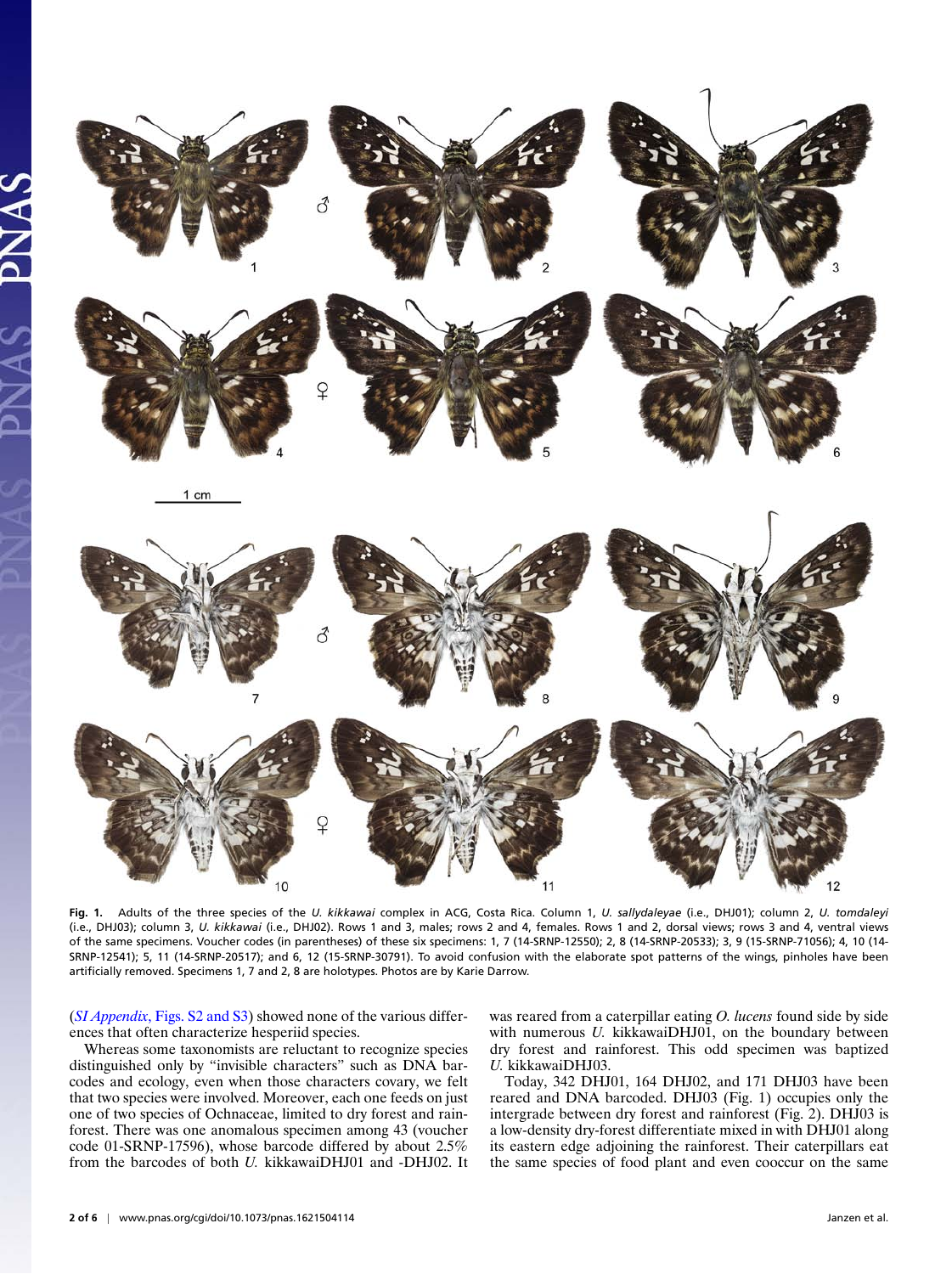

**Fig. 2.** Map of the three species of the *U. kikkawai* complex. Blue solid circles, *U. kikkawai* in rainforest; yellow solid circles, *U. sallydaleyae* in dry forest and rainforest–dry forest intergrade; and red solid circles, *U. tomdaleyi* in the rainforest–dry forest intergrade. Map is by Waldy Medina.

individual plants. However, there are a few places where DHJ03 occurs in the dry forest, 1–10 km west of the rainforest edge. These are well inside the dry forest (five such sites are evident as red solid circles in Fig. 2). However, each of these places is a local small moist site. Throughout this complex mingling of ecosystems and their occupants, there is even a single case of DHJ02 invading the edge of the dry forest, in one very local evergreen forest site. It is the blue solid circle to the west of the volcanic mountain range signaled by the cloud forest in Fig. 2. There, where all three species occur in the same hectare, the DHJ02 caterpillar was eating *O. lucens*rather than *C. spathulata*, its usual rainforest food plant, which is missing from that site.

# Act Two

Further reference to the players in this taxonomic drama calls for scientific names. Now that *U. kikkawai* is apparently more than one species, which, if any, is the "real" *U. kikkawai*? Three specimens, one male and two females, collected in 1899–1900 in Suapure, deep in the Venezuelan rainforest, were described by Andrew Gray Weeks (14) in 1906 as *U. kikkawai* and deposited in the Museum of Comparative Zoology (MCZ) at Harvard University (MCZ type  $0.0016685$ ). To fix a single specimen as the name bearer, we designate the male apparently illustrated in Weeks (plate VI in ref. 15), specimen no. MCZ-ENT

00016685, collected on January 18, 1900, as the lectotype of *U. kikkawai*. Because the *Udranomia* species in ACG looked the same superficially and genitalically, we needed to DNA barcode all three of the ancient specimens of the type series. Fulllength DNA barcode sequences were assembled from nine overlapping PCR products amplified from DNA extracted from abdomens of the three *U. kikkawai* type specimens (GenBank accessions KY421070, KY421071, and KY421072). All three barcodes turned out to be identical to each other and to that of DHJ02, the ACG rainforest species, which we therefore consider to be the true *U. kikkawai*.

In the description of species of the *U. kikkawai* group (Table 1), visible characters too complex to convey both concisely and completely in a few words are clearer in the text below and in Fig. 1. Subtle differences in facies may appear to distinguish one species from another, but individuals vary and overlap so much in these traits that even many newly eclosed and pinned fresh specimens cannot be identified by eye to any one of the three species with certainty (and especially not when their wings are worn). Imperfect detection of interspecific visual differences has been possible only with repeated perusal of hundreds of reared specimens grouped by barcodes and sex.

The intricately patterned ventral hindwing (Fig. 1) includes two relatively conspicuous bands of pale spots whose scales range

ECOLOGY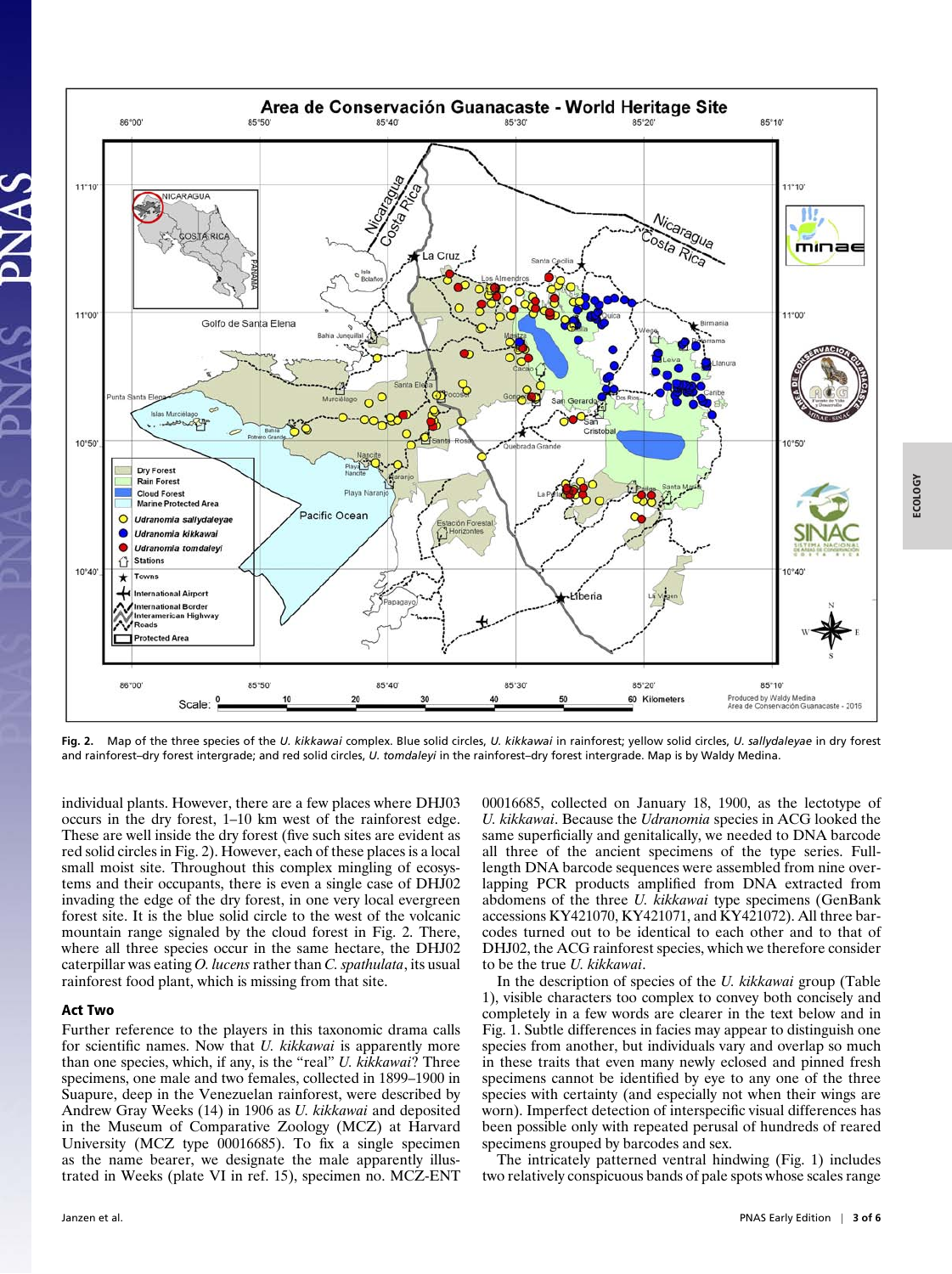#### **Table 1.** *Udranomia kikkawai* **species complex reared in Area de Conservacion Guanacaste, northwestern Costa Rica ´**

| Characters                     | U. sallydaleyae Burns, new species       | U. tomdalevi Burns, new species             | U. kikkawai (Weeks)                      |
|--------------------------------|------------------------------------------|---------------------------------------------|------------------------------------------|
| Barcodes NJ tree (SI Appendix, |                                          | 55C, 91G, 178C, 235C, 284T,                 |                                          |
| Fig. $51$ ):                   |                                          | 340C, 361C, 367C, 382G, 514G,               |                                          |
| diagnostic base pairs (bp)     | 52G, 403C, 562A                          | 526C                                        | 19C, 304C, 508C, 571C                    |
| % bp that differ               | 2.6% from <i>U. tomdalevi</i> ,          | 3.3% from U. kikkawai,                      | 1.5% from <i>U. sallydaleyae</i> ,       |
| between species                | 1.5% from U. kikkawai                    | 2.6% from <i>U. sallydaleyae</i>            | 3.3% from <i>U. tomdaleyi</i>            |
| Genome ML tree (Fig. 3):       |                                          |                                             |                                          |
| % genes that differ            | 14% from <i>U.</i> tomdaleyi,            | 17% from U. kikkawai,                       | 22% from <i>U. sallydaleyae</i> ,        |
| between species                | 22% from U. kikkawai                     | 14% from U. sallydaleyae                    | 17% from U. tomdaleyi                    |
| Known range                    | Mexico to Costa Rica                     | Costa Rica                                  | Costa Rica to Brazil                     |
| Ecosystem (Fig. 2)             | Dry forest                               | Dry/rain forest intergrade zone             | Rain forest                              |
| Larval foodplant               | <b>Ouratea</b> lucens                    | <b>Ouratea</b> lucens                       | Cespedesia spathulata                    |
| Adult (Fig.1)                  |                                          |                                             |                                          |
| Forewing length (mm)           | $\sigma$ , 13.55, 0.584, 12.7 - 14.7, 21 | $\sigma$ , 14.08, 0.565, 13.0 - 14.9, 11    | $\sigma$ , 14.27, 0.960, 11.7 - 15.6, 21 |
| Sex, Mean, SD, Range, N        | $Q$ , 13.73, 0.432, 13.0 - 14.4, 21      | $Q$ , 14.63, 0.494, 13.8 - 15.2, 13         | $Q$ , 14.39, 0.691, 12.8 - 15.6, 25      |
| Ground color of both wings     | Lighter brown                            | Dark brown                                  | Dark brown                               |
| Dorsal, outer row of spots     |                                          |                                             |                                          |
| on both wings                  | Coppery                                  | Coppery                                     | Yellowish/yellow                         |
| Two showy mid-hindwing         |                                          |                                             |                                          |
| spots on median pale band      | Little to no overlap                     | Little to no overlap                        | Appreciable overlap                      |
| Ventral pattern elements       |                                          | Good contrast reduced distally,             |                                          |
| of hindwing                    | Duller; less contrast                    | leaving dark outer area                     | Bold; high contrast                      |
| Holotype ♂ voucher code        | 14-SRNP-12550                            | 14-SRNP-20533                               |                                          |
| Type locality                  | Costa Rica, ACG, Guanacaste              | Costa Rica, ACG, Guanacaste                 | Venezuela, Suapure                       |
|                                | Prov., Sector Santa Rosa,                | Prov., Sector Orosi, Vado Rio               |                                          |
|                                | Cafetal, 280m, 10.8583, -85.6109         | Espavelar, 275m, 10.9468, -85.5670          |                                          |
| Paratypes (N, Sex)             | 140 ♂, 140 ♀                             | $83 \text{ } \sigma$ , 78 $\text{ } \Omega$ |                                          |
| Type specimen deposition       | U. S. Nat. Mus. Natural Hist.            | U. S. Nat. Mus. Natural Hist.               | Mus. Comp. Zool., Harvard Univ.          |

U. S. Nat. Mus. Natural Hist., United States National Museum of Natural History; Mus. Comp. Zool., Harvard Univ., Museum of Comparative Zoology, Harvard University.

from beige to cream to white. The basal band consists primarily of two spots that are especially prominent when they are semihyaline. The irregular medial band consists primarily of seven spots, of which a small triangular one in cell  $M_3$ –Cu<sub>1</sub> and a larger rectangular one in cell  $Cu<sub>1</sub>-Cu<sub>2</sub>$  are almost always semihyaline so that they also show dorsally in the middle of the hindwing (Fig. 1). These two contiguous spots generally overlap little if at all in *Udranomia sallydaleyae* and *Udranomia tomdaleyi* but noticeably in *U. kikkawai* (Fig. 1).

The pale bands of the ventral hindwing (Fig. 1) connect via a weak to strong stripe of more or less white scales (some hairlike) near the inner margin of the wing. Between the pale bands is a band of brown ground color that may exhibit grayish (to the naked eye) overscaling (more extensive in females than in males) and may enclose a small pale spot in the discal cell. Distal to the medial pale band is a band of brown ground color distally bordered by a faint, irregular, submarginal row of small, beige, opaque spots, of which those in cells  $Cu<sub>2</sub>-2A$  and  $2A-$ 3A always appear and sometimes suggest proximally pointing chevrons. Dorsally (Fig. 1), in all three species, this submarginal row of spots is better developed but blurry, and there is a corresponding row on the dorsal forewing; dorsally, on both wings, these spots (and some more proximal scaling) are generally coppery in *U. sallydaleyae* and *U. tomdaleyi* but yellowish to yellow in *U. kikkawai*.

On the ventral hindwing (Fig. 1), in *U. sallydaleyae*, especially in females, grayish-looking scales over the brown ground color between (and sometimes also distal to) the two pale bands are usually so extensive that the proximal two-thirds of the wing look pallid. This heightens the lighter aspect of *U. sallydaleyae*, in which the brown ground color of both wings usually looks a little paler than that of the other two species. Compared with those species, the pale bands are dull. The pale bands of *U. kikkawai* are bright, well-developed, and prominent, especially against the brown ground color, which looks dark, even when overscaled with gray. Like the two pale spotbands, the faint submarginal row of spots develops most fully in this species. Altogether, the different elements of the complex ventral hindwing pattern stand out, in distinctively sharp contrast with one another. Despite a dark brown ground color, the ventral hindwing pattern of *U. tomdaleyi*, although strong, is often not as bold as that of *U. kikkawai* because the lightness of the pale bands is less intense; the bands themselves are not as well-developed, nor is the faint submarginal row of spots. As a result, the outer (and especially the lower) part of the hindwing may look more uniform and dark.

By mutual transplants of eggs and larvae, we determined that *U. kikkawai*, the rainforest species, survives to adulthood if fed only leaves of *O. lucens* in laboratory confinement, but the field collections show no sign of population-level invasion of dry forest and its large stands of *O. lucens*. Equally, both *U. sallydaleyae* and *U. tomdaleyi* survive to adulthood when fed only new leaves of *C. spathulata* in the laboratory, but show no sign of having invaded the adjacent rainforest ecosystem in which this plant is common. The caterpillars and pupae of all three are similar and colored as the light pinkish yellows of the new expanding leaves of both species of food plants (2, 11).

Whereas DNA barcoding is cheap and fast for large numbers of specimens, a deep dive into the nuclear genome, although slow and expensive, was worthwhile in this exemplary case to exclude the possibility of irregularities with barcodes (16). Therefore, we obtained genomic sequence reads for three specimens of each species from the *U. kikkawai* complex and single specimens of *U. orcinus* and *U. eurus* as outgroups (Fig. 3), assembled their protein-coding regions (15,152,393 aligned positions, 14,476 genes), and constructed a maximum-likelihood tree from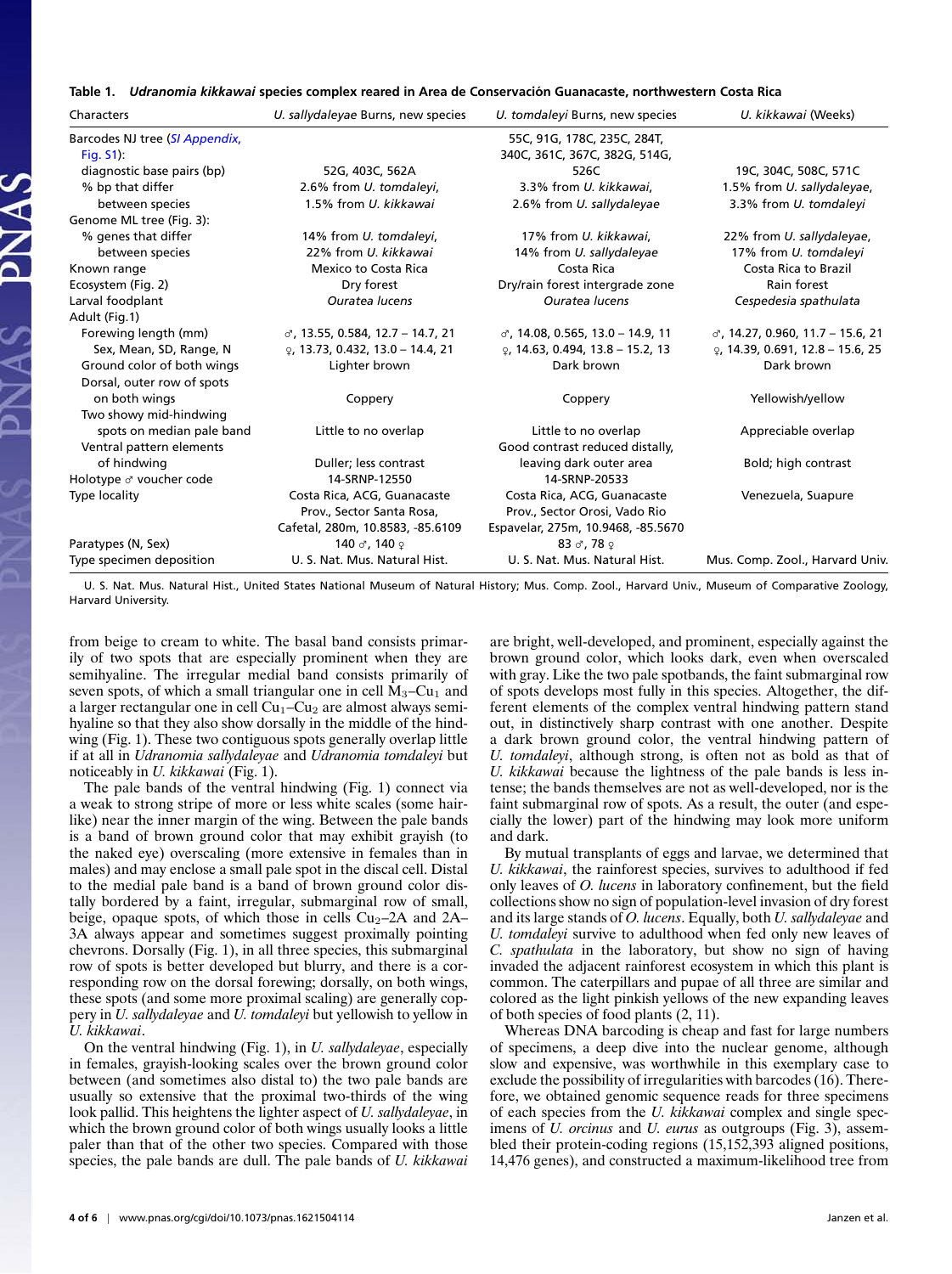#### Nuclear genome tree

Mitochondrial genome tree



**Fig. 3.** Maximum-likelihood trees of *Udranomia*. Shown are nuclear genome (left, black, 15 million bp) and mitogenome (right, gray, 7,000 bp) trees constructed by RAxML (12) from protein-coding regions. RAxML bootstrap fractions are shown by the nodes and PhyloBayes (13) bootstrap (green) is shown for the two sister species in the *U. kikkawai* species complex (grouping in mitogenomes is not statistically supported).

both nuclear and mitochondrial genes. The mitogenome tree based on 6,891 positions recapitulated the barcode phenogram (Fig. 3, *Right*). The nuclear genome tree (Fig. 3, *Left*) recovered all three species as monophyletic with 100% bootstrap using both RAxML (12) and PhyloBayes (13), supporting the conclusions based on barcodes and ecology. We found protein-coding genes that are conserved within, but divergent among, the three species as measured by a fixation index (17) larger than 0.8. In all three species, GO term enrichment analysis (18) detected proteins that participate in circadian temperature homeostasis, transcription regulation, circadian behavior, copulation, and eclosion rhythm as the most statistically significant (*[SI Appendix](http://www.pnas.org/lookup/suppl/doi:10.1073/pnas.1621504114/-/DCSupplemental/pnas.1621504114.sapp.pdf)*, Table S<sub>2</sub>). Previously, we found circadian clock proteins to be speciation hotspots in several pairs of closely related species (18, 19), and the divergence in proteins involved in copulation is expected to correlate with speciation. Thus, the nuclear genomic regions that diverged the most between the three *Udranomia* species may be responsible for the mechanics of their speciation in terms of both reproductive isolation and adaptation to different ecological conditions. This further supports the distinctiveness of the three *Udranomia* species.

The tree built from concatenated nuclear genes differs in topology from the mitogenome tree. Using the F4 statistic (20, 21), we detected statistically significant  $(P < 0.001)$  introgression between *U. sallydaleyae* and *U. tomdaleyi* that may bias the nuclear tree and explain why they are grouped together. Thus, we selected genes that give trees in which all three species are monophyletic (i.e., have phylogenetic signal and show no introgression), resulting in an alignment of 397 nuclear genes. The tree built from them matches the topology of the mitogenome tree, placing *U. tomdaleyi* at the root.

## Act Three

Even though *U. kikkawai* comprises three species, without the barcoding data that suggested splits it would still be considered just one, occurring in both dry forest and rainforest through much of the Neotropics. When only a few specimens were barcoded, the apparent barcode split was so shallow (less than 2%) that it could have been ignored. Indeed, the rainforest species and the dry forest species are placed in the same barcode index number (BIN) (BOLD:AAA5981) by one of the standard ways to group DNA barcodes at the species level (22, 23). When the single specimen of *U. tomdaleyi* turned up among the mass of *U. kikkawai* (rainforest) and *U. sallydaleyae* (dry forest) specimens, it was viewed as a peculiar outlier, pseudogene, sequencing error, etc., and would have remained that way if haphazardly increasing the sample size had detected no more of them. However, as it is wont to do, the ACG inventory heavily sampled other sites that appeared to have the same ecological circumstances as the site where the first *U. tomdaleyi* was encountered. Sampling

went backward through specimens previously accumulated by the inventory and forward through new ones explicitly collected and reared for barcoding. The result thoroughly demonstrated that *U. tomdaleyi* is a real species that is ecologically specialized to live on the fragile join of dry forest with rainforest (24). Such species are rarely sought among tropical species because it is difficult to imagine how they would come to be, because ecosystem interfaces are commonly destroyed by the expanding agroscape (24), and because it can be difficult to see what ecosystem traits really matter to a given species when most museum collection data come from one-time hit-and-run collecting expeditions.

# Act Four

The *U. kikkawai* complex ranges from Mexico to Brazil (11, 25). Determining the distribution of its three species outside ACG (and whether the complex includes additional species) requires extensive DNA barcoding of specimens throughout its range. Current data are sketchy. Specimens with *U. sallydaleyae* barcodes are known from dry forest in the states of Campeche and Quintana Roo in Mexico (26). *Udranomia kikkawai*, in addition to the type series from rainforest in Suapure, Venezuela, is known from the states of Para, Mato Grosso do Sul, Minas Gerais, and Sao Paulo in Brazil (11). In the Brazilian Cerrado, *U. kikkawai* caterpillars feed on young leaves of *Ouratea spectabilis* and *Ouratea hexasperma* (Ochnaceae) and take about 1 mo to develop from egg to adult (11), just as they do in ACG.

# Discussion

How abundant are barcode splits among some 15,000 species of Lepidoptera, and fly and wasp parasitoids of their caterpillars, now DNA barcoded by the ACG inventory? As many as 4,500 species have barcode splits. At least 1,000 of these splits are as shallow as the 1–2% difference between the skipper butterflies *U. kikkawai* and *U. sallydaleyae* (NJ tree in *[SI Appendix](http://www.pnas.org/lookup/suppl/doi:10.1073/pnas.1621504114/-/DCSupplemental/pnas.1621504114.sapp.pdf)*, Fig. S1 and refs. 4, 6, 10). Barring further analysis, we cannot confidently say how many of the barcode splits reflect biological species. But from long experience, we hazard that 10–20% of the traditional, morphologically based "single" species will turn out to be two or more (3, 4, 8–10). Sound evidence for species status of problematic barcode clusters separated by shallow splits comes from covariance between those clusters and independent characters. We demonstrate here that molecular data from nuclear DNA support those from mitochondrial DNA.

Altogether, covariance between traits as disparate as DNA barcodes, nuclear genomes, ecology, and wing facies shows that there are indeed three distinct biological species comprising a long unsuspected *U. kikkawai* complex in ACG and beyond (i.e., Mexico to Brazil). Due to new tools and their widespread use, it is increasingly clear that diverse geographic regions and